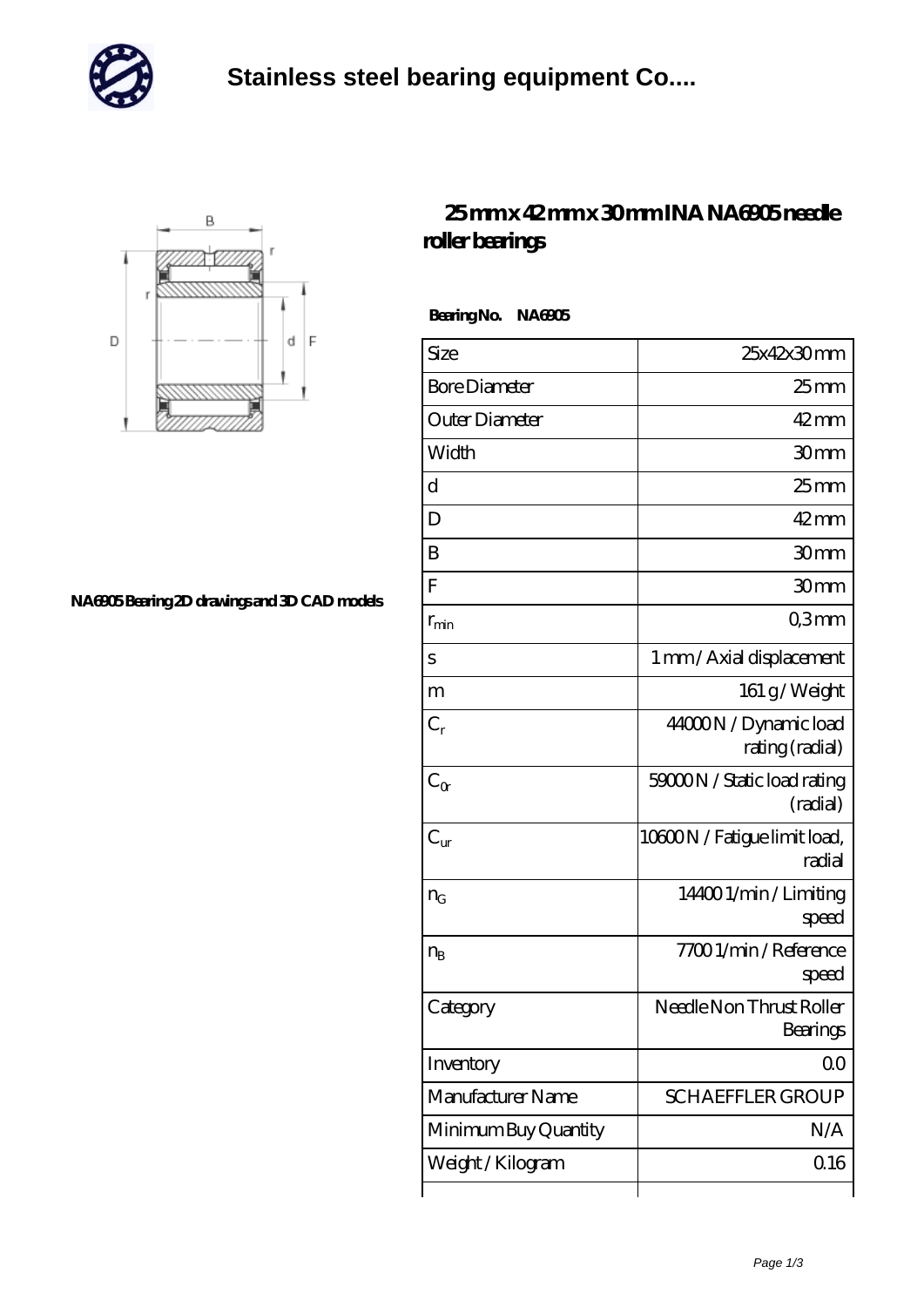

**[Stainless steel bearing equipment Co....](https://m.nec-itsolutions.com)**

| Product Group                             | <b>BO4144</b>                                                                                                                                                                                                                                                    |
|-------------------------------------------|------------------------------------------------------------------------------------------------------------------------------------------------------------------------------------------------------------------------------------------------------------------|
| Rolling Element                           | Needle Roller Bearing                                                                                                                                                                                                                                            |
| Component                                 | Complete with Outer and<br>Inner Ring                                                                                                                                                                                                                            |
| Enclosure                                 | Open                                                                                                                                                                                                                                                             |
| Self Aligning                             | No                                                                                                                                                                                                                                                               |
| Retainer                                  | Yes                                                                                                                                                                                                                                                              |
| Number of Rows of Rollers                 | Single Row                                                                                                                                                                                                                                                       |
| Separable                                 | Inner Ring - Both Sides                                                                                                                                                                                                                                          |
| Closed End                                | No                                                                                                                                                                                                                                                               |
| Inch - Metric                             | Metric                                                                                                                                                                                                                                                           |
| Relubricatable                            | Yes                                                                                                                                                                                                                                                              |
| Thrust Bearing                            | No                                                                                                                                                                                                                                                               |
| Long Description<br><b>Other Features</b> | 25MM Bore; 42MM<br>Outside Diameter; 30MM<br>Width; Needle Roller<br>Bearing, Complete with<br>Outer and Inner Ring<br>Open Enclosure; No Self<br>Aligning Retainer; Single<br>Row of Rollers, Inner Ring-<br><b>Both Sides Sepa</b><br>Plain Inner Ring   2 Rib |
|                                           | Outer Ring   Precision<br>Bearing   Steel Cage  <br>Ground Raceway with Rib  <br>Oil Hole                                                                                                                                                                        |
| Category                                  | Needle Non Thrust Roller<br>Bearing                                                                                                                                                                                                                              |
| <b>UNSPSC</b>                             | 31171512                                                                                                                                                                                                                                                         |
| Harmonized Tariff Code                    | 8482.400000                                                                                                                                                                                                                                                      |
| Noun                                      | Bearing                                                                                                                                                                                                                                                          |
| Keyword String                            | Needle                                                                                                                                                                                                                                                           |
| Manufacturer URL                          | http://www.ina.com                                                                                                                                                                                                                                               |
| Manufacturer Item Number                  | NA6905                                                                                                                                                                                                                                                           |
| Weight/LBS                                | 0355                                                                                                                                                                                                                                                             |
|                                           |                                                                                                                                                                                                                                                                  |